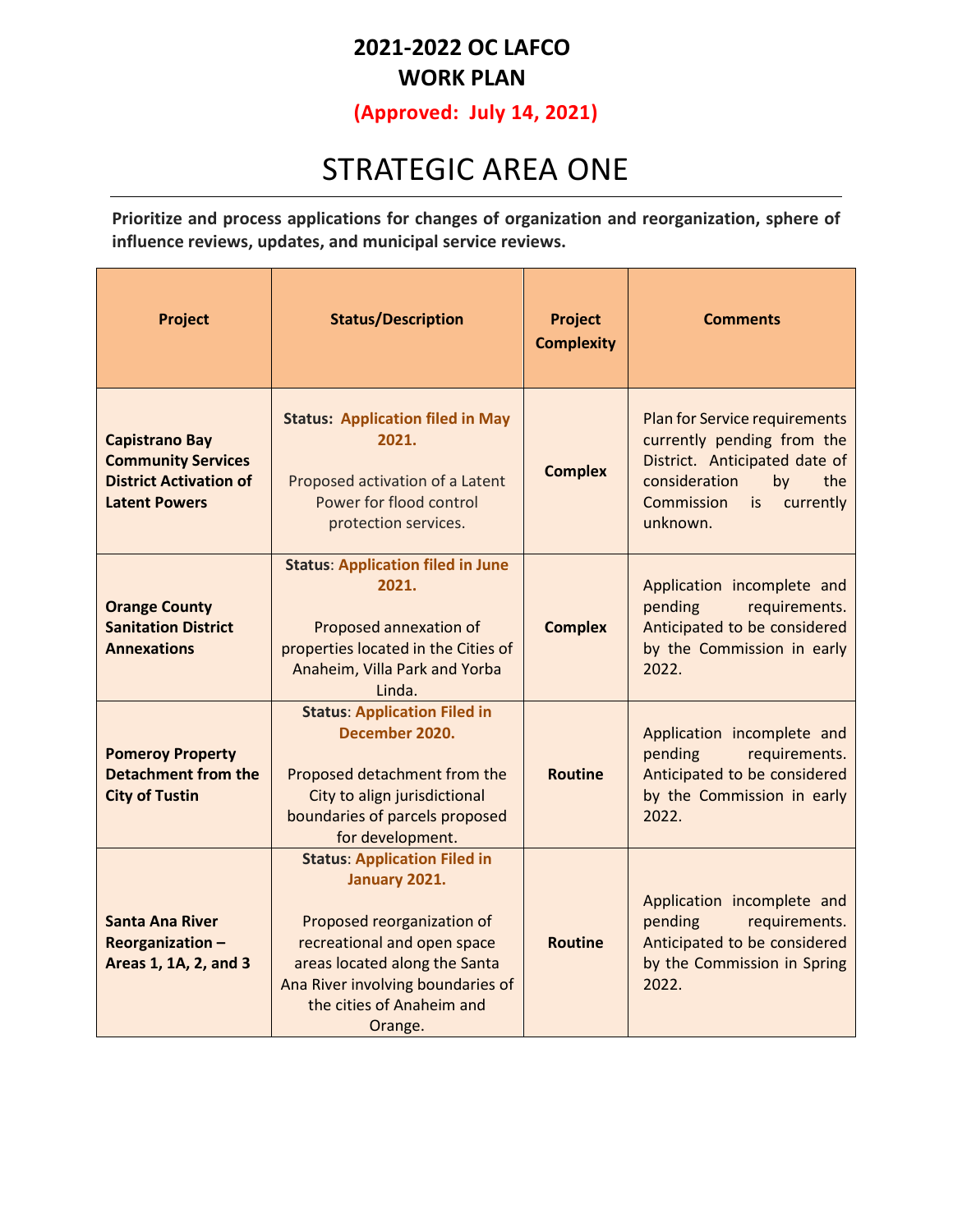# STRATEGIC AREA ONE

**Prioritize and process applications for changes of organization and reorganization, sphere of influence reviews, updates, and municipal service reviews.**

| Project                                                                                                                                                                                                              | <b>Status/Description</b>                                                                                                                                         | Project<br><b>Complexity</b> | <b>Comments</b>                                    |
|----------------------------------------------------------------------------------------------------------------------------------------------------------------------------------------------------------------------|-------------------------------------------------------------------------------------------------------------------------------------------------------------------|------------------------------|----------------------------------------------------|
| <b>Santa Ana River</b><br>Reorganization-<br>Area 2A                                                                                                                                                                 | <b>Status: Complete</b><br>Proposed reorganization of<br>small area adjacent to Angels<br>Stadium involving the<br>boundaries of cities of Anaheim<br>and Orange. | <b>Routine</b>               | Approved by the Commission on<br>October 13, 2021. |
| <b>Sphere of Influence</b><br><b>Update/Annexation</b><br>of the City of San<br><b>Juan Capistrano</b><br><b>Water and</b><br>Wastewater<br><b>Systems to the</b><br><b>Santa Margarita</b><br><b>Water District</b> | <b>Status: Complete</b><br>Proposed sphere of influence<br>update and annexation of the<br>City's water and wastewater<br>systems to the District.                | <b>Complex</b>               | Approved by the Commission on<br>August 19, 2021.  |
| <b>Tonner Hills</b><br>Annexation<br><b>Extension</b>                                                                                                                                                                | <b>Status: Complete</b><br>Proposed extension of<br>recordation of the annexation<br>to City of Brea.                                                             | <b>Routine</b>               | Approved by the Commission on<br>August 19, 2021.  |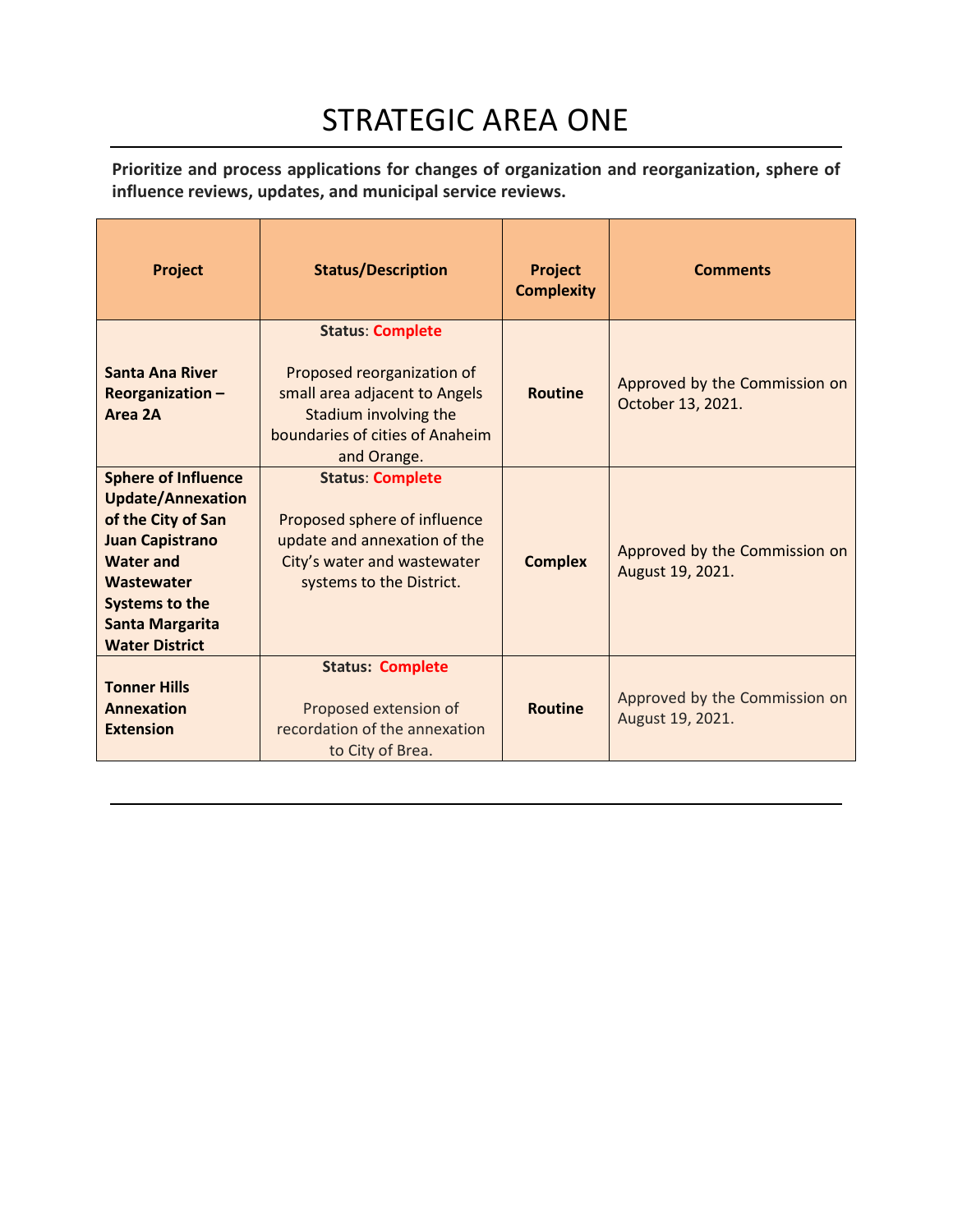**Complete fourth cycle of Sphere of Influence (SOI) Reviews and Updates and prepare Municipal Service Reviews (MSRs) that serve as repositories of information for affected agencies and communities.[1](#page-2-0)**

| Project                                                                                            | <b>Description</b>                                                                                                                                                                    | <b>Project Status</b>              | Project<br><b>Milestone</b>                                                                                                                                                                                                                                                                                                                               |
|----------------------------------------------------------------------------------------------------|---------------------------------------------------------------------------------------------------------------------------------------------------------------------------------------|------------------------------------|-----------------------------------------------------------------------------------------------------------------------------------------------------------------------------------------------------------------------------------------------------------------------------------------------------------------------------------------------------------|
|                                                                                                    |                                                                                                                                                                                       | Multi-year<br>Project              | <b>Staff</b><br>complete<br>the<br>will<br>following<br>work<br>program<br>components:                                                                                                                                                                                                                                                                    |
| 4 <sup>th</sup> Cycle of Spheres<br>of Influence and<br><b>Municipal Service</b><br><b>Reviews</b> | Work Program for the 4th<br>Cycle (2018-2022) of SOI<br>reviews, updates and MSRs<br>addressing Orange County's 34<br>cities and 34 special districts<br>and other service providers. | <b>Underway</b><br><b>Underway</b> | Prepare MSRs for the<br>1.<br>following regions and<br>agencies:<br>a. CSA 13, 22, and 26<br><b>Orange County</b><br>$b_{\cdot}$<br><b>Cemetery District</b><br>Southwest<br>C <sub>1</sub><br>d. West<br><b>Integrate MSR</b><br>2.<br>Dashboard, Shared<br><b>Services and Fiscal</b><br><b>Indicators Web Based</b><br>program into agency<br>website. |

<span id="page-2-0"></span><sup>1</sup> The 2018-2022 SOI/MSR Program is referenced as Exhibit 1A, and MSR region timelines may be adjusted as needed by OC LAFCO staff.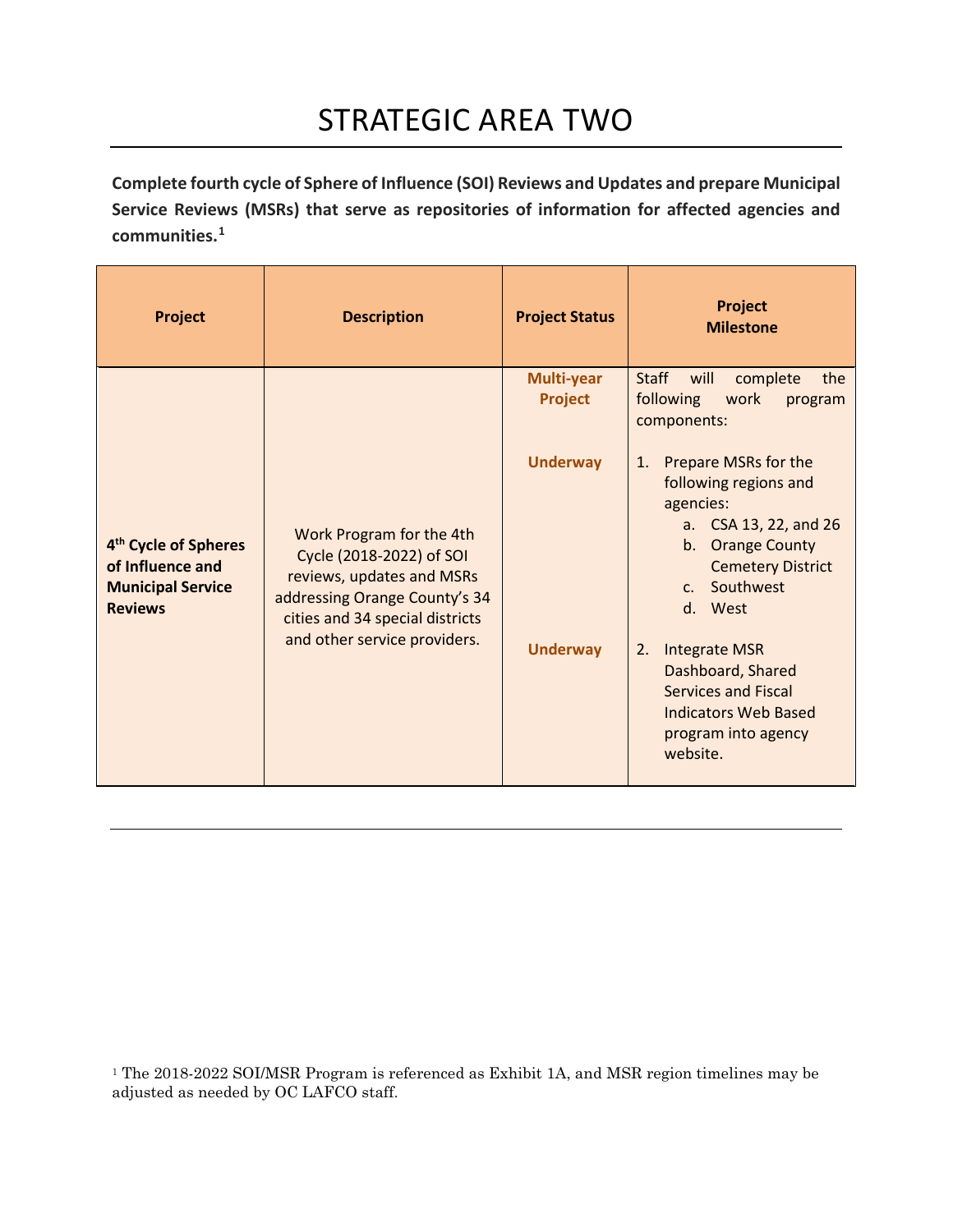## STRATEGIC AREA THREE

**Provide leadership on effort to transition unincorporated areas of high interest for the County and adjacent cities through the OC LAFCO Unincorporated Areas Program.[2](#page-3-0)**

| <b>Project</b>                                         | <b>Description</b>                                                                   | <b>Project Status</b>               | <b>Project</b><br><b>Milestone</b>                                                                                                             |
|--------------------------------------------------------|--------------------------------------------------------------------------------------|-------------------------------------|------------------------------------------------------------------------------------------------------------------------------------------------|
| <b>County</b><br><b>Unincorporated</b><br><b>Areas</b> | <b>Facilitate annexation process</b><br>on unincorporated areas of<br>high interest. | <b>Multi-year</b><br><b>Project</b> | Work with County and cities of<br>Valley,<br>Fountain<br>Orange,<br>Placentia and Stanton on the<br>annexation<br>and<br>process<br>resources. |

# STRATEGIC AREA FOUR

**Engage the South Orange County Unincorporated Communities (SOCUC) to assist with pathway to future governance.** 

| Project                                                          | <b>Description</b>                                                                    | <b>Project Status</b> | <b>Project</b><br><b>Milestone</b>                                                                                                                                                                                                                                                                                                                                                                                                                |
|------------------------------------------------------------------|---------------------------------------------------------------------------------------|-----------------------|---------------------------------------------------------------------------------------------------------------------------------------------------------------------------------------------------------------------------------------------------------------------------------------------------------------------------------------------------------------------------------------------------------------------------------------------------|
| <b>South Orange</b><br><b>County Future</b><br><b>Governance</b> | Engage and serve as resource<br>to South Orange County<br>unincorporated communities. | <b>Ongoing</b>        | Participate in quarterly<br>$\bullet$<br>meetings with<br>Rancho<br><b>Mission</b><br>Viejo<br>representatives to discuss<br>development timeline<br>and future governance.<br>Prepare document that<br>outlines processes for<br>potential governance<br>options for the South<br><b>Orange</b><br>County<br>unincorporated<br>communities.<br>Present the governance<br>$\bullet$<br>options document to the<br>communities<br>upon<br>request. |

<span id="page-3-0"></span><sup>2</sup> The current inventory of the Orange County Unincorporated Areas is referenced as Exhibit 1B.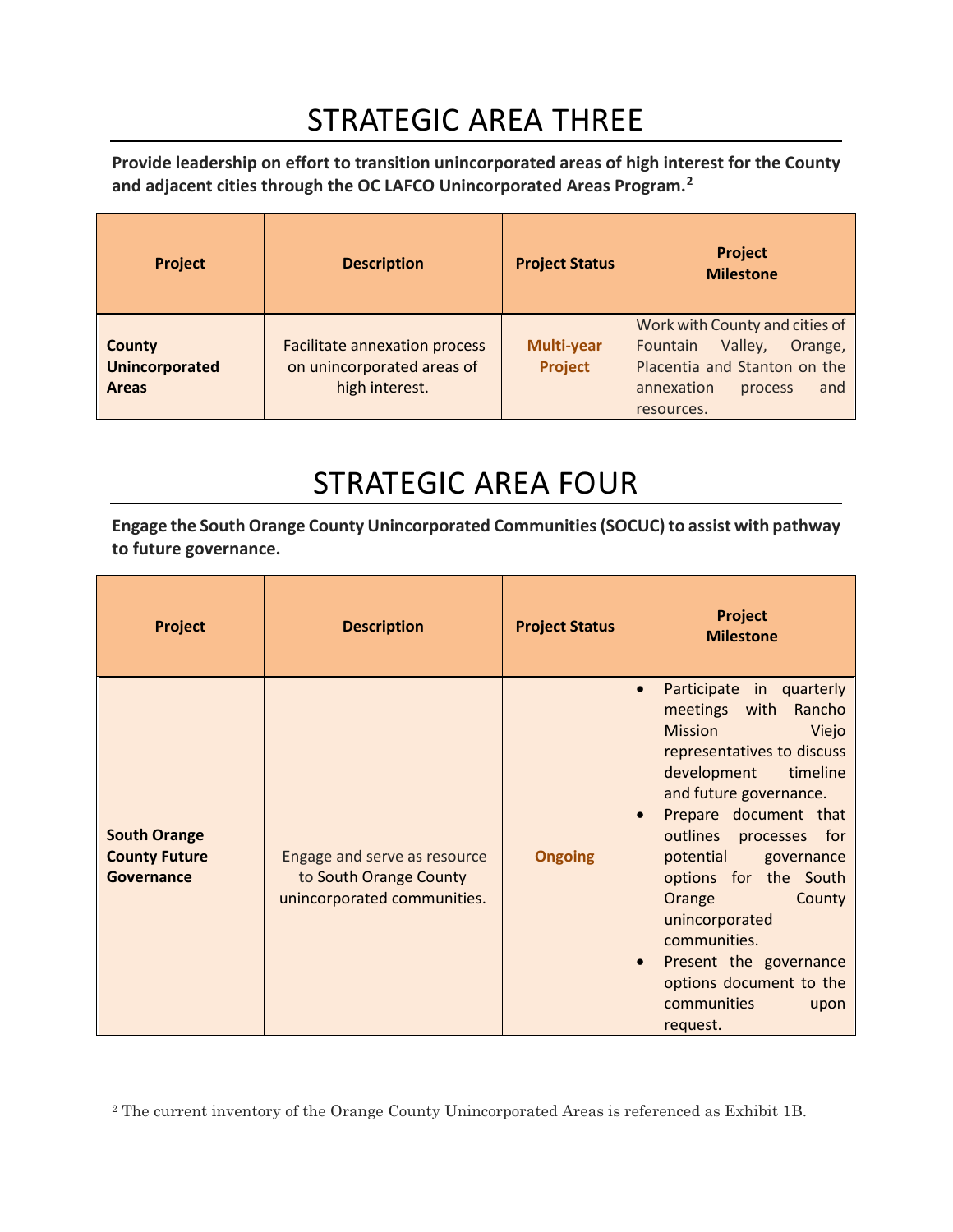## STRATEGIC AREA FIVE

**Develop a program that enhances communication with local agencies and communities.**

| <b>Project</b>                                   | <b>Description</b>                                                                      | <b>Project Status</b> | <b>Project</b><br><b>Milestone</b>                                                                                                                                                                                                                                                                                                                                                                                                                                                                                                                               |
|--------------------------------------------------|-----------------------------------------------------------------------------------------|-----------------------|------------------------------------------------------------------------------------------------------------------------------------------------------------------------------------------------------------------------------------------------------------------------------------------------------------------------------------------------------------------------------------------------------------------------------------------------------------------------------------------------------------------------------------------------------------------|
| <b>Outreach and</b><br><b>External Relations</b> | Continued Implementation of<br><b>Communication Plan, Tools and</b><br><b>Resources</b> | <b>Ongoing</b>        | Continued use of the<br>following to enhance<br>communication with<br>Commissioners, agencies, and<br>communities:<br><b>Bi-annual visits and</b><br>1 <sub>1</sub><br>distribution of media kits<br>to OC legislators.<br><b>Monthly Commissioner</b><br>2.<br>Updates.<br><b>Quarterly Financial</b><br>3.<br>Reports.<br>Bi-Annual publishing of<br>4.<br>"The Pulse" to<br>Agencies/Interested<br>Parties.<br>Social Media Calendar of<br>5 <sub>1</sub><br><b>Events (Twitter and</b><br>Facebook).<br>Develop Video FAQs for<br>6.<br>website integration. |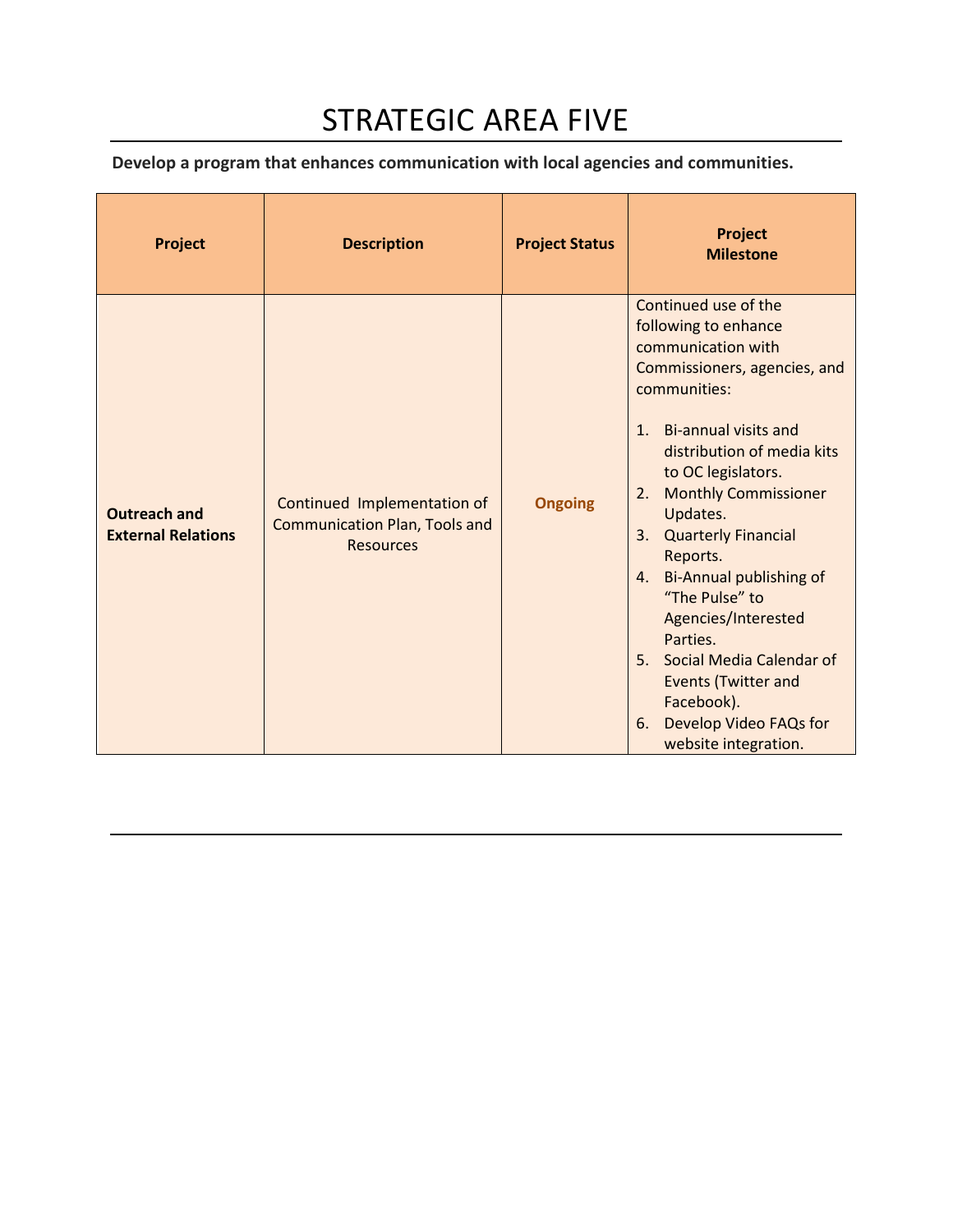# ADMINISTRATIVE PROJECTS

**The following internal efficiencies support administrative and organizational effectiveness and proactive outreach to our funding agencies and the public. These projects also involve statutory requirements.**

| <b>Project</b>                                              | <b>Description</b>                                                                                                                                                                                                                                                   | <b>Status</b>                                                   | Project<br><b>Milestone</b>                                                                                                                                                                                                   |
|-------------------------------------------------------------|----------------------------------------------------------------------------------------------------------------------------------------------------------------------------------------------------------------------------------------------------------------------|-----------------------------------------------------------------|-------------------------------------------------------------------------------------------------------------------------------------------------------------------------------------------------------------------------------|
| <b>Annual Budget</b>                                        | <b>Preparation of OC LAFCO</b><br>annual budget for 2022-2023                                                                                                                                                                                                        | <b>Begin February</b><br>2022                                   | <b>State</b><br>requires<br>the<br>law<br>Commission<br>adopt<br>to<br>proposed and final budgets<br>at two public hearings.                                                                                                  |
| <b>Annual Audit</b>                                         | Preparation of annual audited<br>financial statements and<br>presentation of Auditor's<br>report.                                                                                                                                                                    | <b>Complete</b>                                                 | Annual audited statements<br>the<br>presented<br>to<br>Commission on November<br>10, 2021 by Davis Farr.                                                                                                                      |
| <b>Agency Website</b>                                       | <b>Redesign of the Commission</b><br>Website                                                                                                                                                                                                                         | <b>Complete</b>                                                 | Agency website launched<br>on October 15, 2021                                                                                                                                                                                |
| <b>OC LAFCO Policies</b><br>and Procedures<br><b>Update</b> | Annual review of policies<br>subject to changes in state and<br>federal laws and requiring<br>other updates.                                                                                                                                                         | <b>Complete</b><br><b>February 2022</b><br><b>February 2022</b> | Review and update, if<br>necessary, the following:<br>1. Accounting & Financial<br><b>Policies</b><br>Administrative and<br>2.<br><b>Personnel Policies and</b><br>Procedures.<br>Legislative Policy and<br>3.<br>Guidelines. |
| <b>CALAFCO</b>                                              | Continue membership with<br><b>CALAFCO, attend staff</b><br>workshops and conferences,<br>and participate in CALAFCO's<br>Legislative Committee.<br>Continue to attend and<br>participate in quarterly<br>meetings of LAFCOs from the<br>Southern Region of CALAFCO. | <b>Ongoing</b>                                                  | Participation in the<br>following:<br>1. CALAFCO Legislative<br>Committee.<br>2. Co-host the 2022<br><b>CALAFCO Staff</b><br>Workshop.<br>3. Southern Region<br><b>Quarterly Meetings.</b>                                    |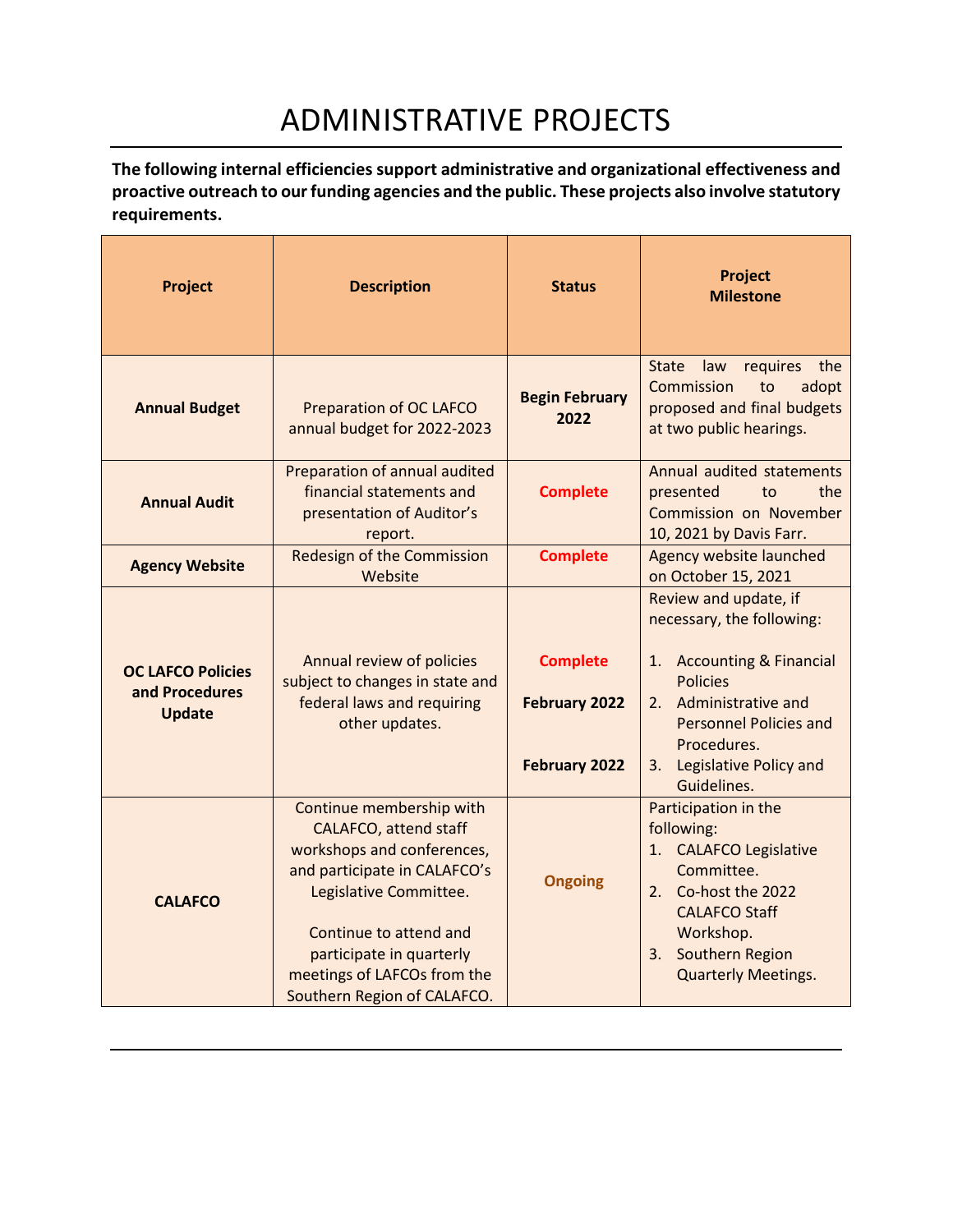| <b>ORANGE LAFCO</b><br>4 <sup>TH</sup> Cycle -- Sphere of Influence and Municipal Service Review Program |                                                                                                                                                                                                                                                                                                                                                                                                                                                                                                                                                                                                                                                                                                                                                                                                                                                                                                        |                                                                                                                                   |                                                                                                                                                                                                               |
|----------------------------------------------------------------------------------------------------------|--------------------------------------------------------------------------------------------------------------------------------------------------------------------------------------------------------------------------------------------------------------------------------------------------------------------------------------------------------------------------------------------------------------------------------------------------------------------------------------------------------------------------------------------------------------------------------------------------------------------------------------------------------------------------------------------------------------------------------------------------------------------------------------------------------------------------------------------------------------------------------------------------------|-----------------------------------------------------------------------------------------------------------------------------------|---------------------------------------------------------------------------------------------------------------------------------------------------------------------------------------------------------------|
| <b>YEAR 2021-22</b>                                                                                      |                                                                                                                                                                                                                                                                                                                                                                                                                                                                                                                                                                                                                                                                                                                                                                                                                                                                                                        |                                                                                                                                   |                                                                                                                                                                                                               |
| <b>MSR</b><br><b>Region</b>                                                                              | <b>Areas of Interest</b>                                                                                                                                                                                                                                                                                                                                                                                                                                                                                                                                                                                                                                                                                                                                                                                                                                                                               | <b>Cities</b>                                                                                                                     | <b>Special Districts</b>                                                                                                                                                                                      |
| <b>Southwest</b>                                                                                         | <b>Public Works</b><br>п<br>Water<br>■<br>1. Agency collaboration on urban water run-off<br>and water treatment.<br>2. Collaboration between water districts and<br>cities.<br>Impacts of water conservation.<br>З.<br>4. Water reliability.<br>Possible opportunities for consolidation of<br>ш<br>districts.                                                                                                                                                                                                                                                                                                                                                                                                                                                                                                                                                                                         | Aliso Viejo<br>Dana Point<br>Laguna Beach<br>Laguna Hills<br>Laguna Niguel<br>Laguna Woods                                        | Capistrano Bay CSD<br><b>Emerald Bay CSD</b><br>El Toro WD<br>Laguna Beach County WD<br><b>Moulton Niguel WD</b><br>South Coast WD<br>Three Arch Bay CSD<br>South Orange County<br>Wastewater Authority (JPA) |
| <b>West</b>                                                                                              | Public Safety (Police and Fire)<br>ш<br>1. Utilization of shared service models to<br>decrease costs of services and maximize<br>delivery efficiency.<br>2. Shared services database for areas that<br>include: detectives, SWAT, traffic<br>enforcement.<br>Fiscal sustainability.<br>3.<br>4. Political pressures.<br>Internal and external demands to maintain<br>5.<br>level of services with increasing costs.<br>Maintaining related pension costs.<br>6.<br>7. Providing the most efficient and cost-effective<br>services to residents.<br><b>Parks and Recreation</b><br>ш<br>Fiscal sustainability of maintenance of facilities<br>ш<br>and programs with scarce resources.<br><b>Public Works</b><br>ш<br>1. Achieving economies of scale.<br>2. Shared services database that includes:<br>operational and staffing costs; population<br>growth impacts on infrastructure and land<br>use. | <b>Cypress</b><br><b>Buena Park</b><br><b>Garden Grove</b><br><b>Fountain Valley</b><br>La Palma<br><b>Stanton</b><br>Westminster | <b>Buena Park LD</b><br>Cypress Rec. & Park<br><b>District</b><br><b>Garden Grove SD</b><br>Midway SD                                                                                                         |
| <b>County Service</b><br>Area Nos. 13, 22,<br>and 26                                                     | Overlap in service boundary for some CSAs with<br>▬<br>cities and duplication of services.<br>Potential for change of organization or<br>■<br>reorganization with adjacent city.                                                                                                                                                                                                                                                                                                                                                                                                                                                                                                                                                                                                                                                                                                                       |                                                                                                                                   | <b>Countywide Districts</b>                                                                                                                                                                                   |
| <b>Orange County</b><br><b>Cemetery District</b>                                                         | Infrastructure: Land acquisition to accommodate<br>ш<br>growth after 2030.<br>Public Works: Planning, development, utility<br>services and access issues related to new<br>cemetery location.                                                                                                                                                                                                                                                                                                                                                                                                                                                                                                                                                                                                                                                                                                          |                                                                                                                                   | <b>Countywide District</b>                                                                                                                                                                                    |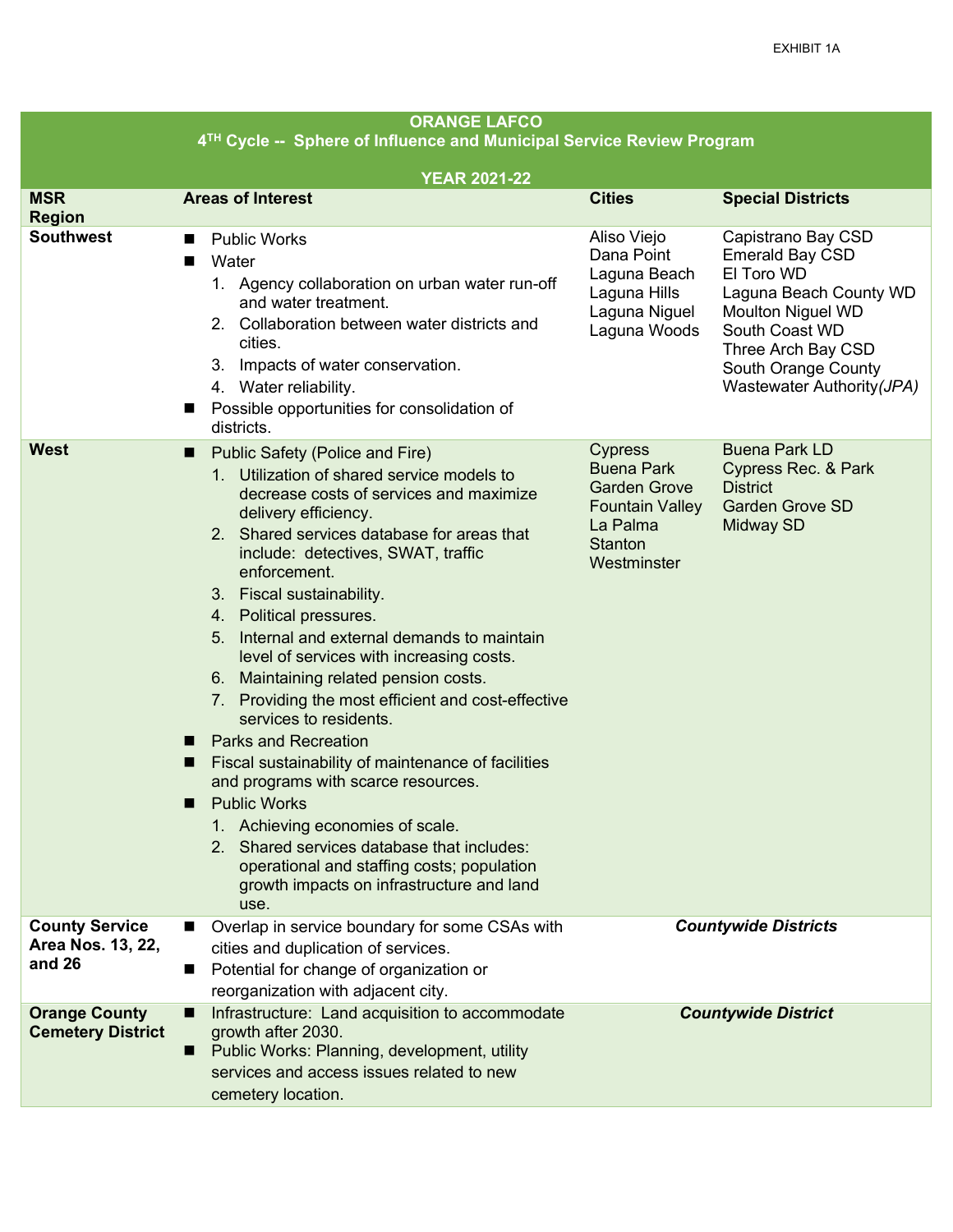| <b>ORANGE LAFCO</b>                                                            |                                                                                                                                                                                                                                                                                                                                                                                                                                                                              |                                                                                                                   |                                                                                                                                                                                |
|--------------------------------------------------------------------------------|------------------------------------------------------------------------------------------------------------------------------------------------------------------------------------------------------------------------------------------------------------------------------------------------------------------------------------------------------------------------------------------------------------------------------------------------------------------------------|-------------------------------------------------------------------------------------------------------------------|--------------------------------------------------------------------------------------------------------------------------------------------------------------------------------|
| 4 <sup>TH</sup> Cycle Sphere of Influence and Municipal Service Review Program |                                                                                                                                                                                                                                                                                                                                                                                                                                                                              |                                                                                                                   |                                                                                                                                                                                |
|                                                                                | <b>YEAR 2022-23</b>                                                                                                                                                                                                                                                                                                                                                                                                                                                          |                                                                                                                   |                                                                                                                                                                                |
| <b>MSR</b><br><b>Region</b>                                                    | <b>Areas of Interest</b>                                                                                                                                                                                                                                                                                                                                                                                                                                                     | <b>Cities</b>                                                                                                     | <b>Special Districts</b>                                                                                                                                                       |
| <b>Central</b><br>■<br>■<br>■                                                  | Police<br><b>Public Works</b><br>1. Affordable housing.<br>2. Lack of alignment regarding Infrastructure<br>limitations and legislative mandates on<br>affordable and regular housing.<br>3. Population growth demands on existing<br>infrastructure.<br>Accessory dwellings' impact on service delivery.                                                                                                                                                                    | Anaheim<br>Irvine<br>Orange<br>Santa Ana<br><b>Tustin</b><br><b>Villa Park</b>                                    | East Orange County WD<br><b>Irvine Ranch WD</b><br>Serrano WD<br>Silverado-Modjeska Parks<br>& Rec. District                                                                   |
| <b>Southeast</b><br>■<br>■                                                     | <b>Public Works</b><br>1. Location and condition of public<br>infrastructure.<br>Police<br>1. Fiscal sustainability of increasing costs of<br>contracts with County Sheriff.<br>2. Impacts of and ability to maintain related<br>pension costs.<br>Water<br>1. Water quality involving low flow run-off issues.<br>2. Assistance for agencies from treatment<br>agencies on flow diversion and low flow<br>funding mechanisms.<br>3. Water rate structures and conservation. | <b>Lake Forest</b><br><b>Mission Viejo</b><br>Rancho Santa<br>Margarita<br>San Clemente<br>San Juan<br>Capistrano | El Toro WD<br><b>Irvine Ranch WD</b><br><b>Moulton Niguel WD</b><br>Santa Margarita WD<br><b>Trabuco Canyon WD</b><br><b>South Orange County</b><br>Wastewater Authority (JPA) |
| <b>Orange County</b><br>■<br><b>Vector Control</b><br><b>District</b><br>■     | Public Works: mosquito breeding and<br>conveyance systems.<br>Parks and Recreation: mosquito breeding and<br>lack of grounds maintenance.                                                                                                                                                                                                                                                                                                                                    |                                                                                                                   | <b>Countywide District</b>                                                                                                                                                     |
| <b>Orange County</b><br>п<br><b>Water District</b><br>П                        | Water: recycled water efforts, addressing the<br>drought and water conservation.<br>Use of MSRs as tool/resource to update on<br>services provided by the district.                                                                                                                                                                                                                                                                                                          |                                                                                                                   | <b>Countywide District</b>                                                                                                                                                     |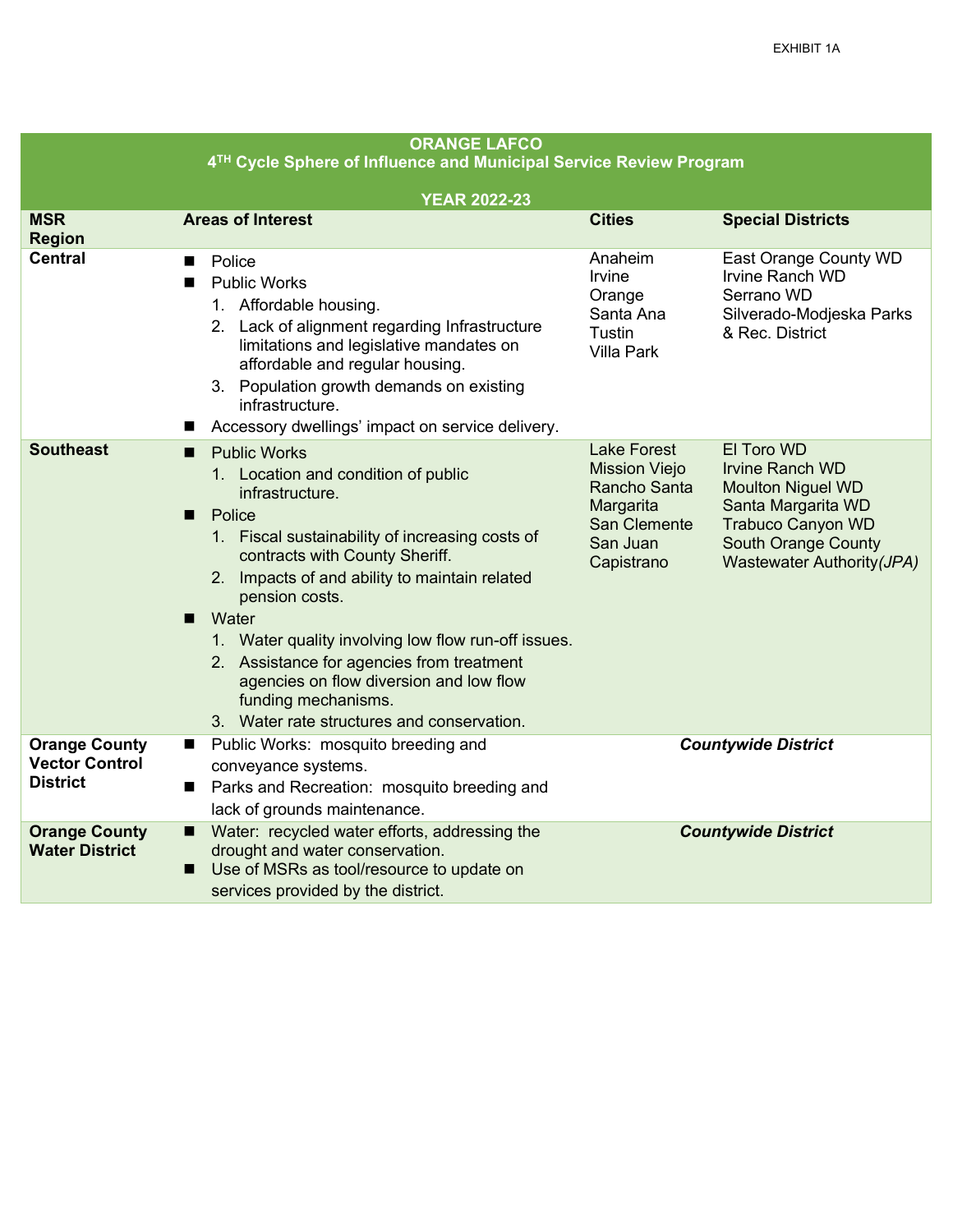| <b>ORANGE LAFCO</b><br>4 <sup>TH</sup> Cycle Sphere of Influence and Municipal Service Review Program |                                                                                                                                                                                                                                                                                                                                                                                                                                                                                                                                                                                                                                                                                                                                                                                                                                                                                                                     |                                                                                                |                                                                                                                                                                                                     |  |
|-------------------------------------------------------------------------------------------------------|---------------------------------------------------------------------------------------------------------------------------------------------------------------------------------------------------------------------------------------------------------------------------------------------------------------------------------------------------------------------------------------------------------------------------------------------------------------------------------------------------------------------------------------------------------------------------------------------------------------------------------------------------------------------------------------------------------------------------------------------------------------------------------------------------------------------------------------------------------------------------------------------------------------------|------------------------------------------------------------------------------------------------|-----------------------------------------------------------------------------------------------------------------------------------------------------------------------------------------------------|--|
|                                                                                                       |                                                                                                                                                                                                                                                                                                                                                                                                                                                                                                                                                                                                                                                                                                                                                                                                                                                                                                                     |                                                                                                |                                                                                                                                                                                                     |  |
| <b>MSR</b>                                                                                            | <b>YEAR 2023-24</b><br><b>Areas of Interest</b>                                                                                                                                                                                                                                                                                                                                                                                                                                                                                                                                                                                                                                                                                                                                                                                                                                                                     | <b>Cities</b>                                                                                  |                                                                                                                                                                                                     |  |
| <b>Region</b>                                                                                         |                                                                                                                                                                                                                                                                                                                                                                                                                                                                                                                                                                                                                                                                                                                                                                                                                                                                                                                     |                                                                                                | <b>Special Districts</b>                                                                                                                                                                            |  |
| <b>North</b>                                                                                          | Fire and Emergency Response<br>ш<br>Integration of fire and water services for more<br>1.<br>effective response during emergency and<br>disaster events.<br>2. Consolidation of internal services (i.e.<br>procurement, HR, training).<br>3. Regionalization of service delivery involving<br>medical calls and reduction in costs.<br>4. Maintaining of adequate fire suppression.<br>Police<br>ш<br>1. Consolidation of specialty services that may<br>include: CSI, dispatch, commercial and<br>traffic enforcement.<br>2. External issues involving consolidation of<br>departments.<br><b>Shared Services</b><br>Maximizing of funding opportunities<br>1.<br>supported by County for unincorporated<br>islands.<br>2. Shared service models to increase funding for<br>additional services that may include: IT,<br>purchasing, training, HR, class comps.<br>Development of shared services system for areas | <b>Brea</b><br>Fullerton<br>La Habra<br>Placentia<br>Yorba Linda                               | Placentia LD<br>Yorba Linda WD                                                                                                                                                                      |  |
| <b>Coastal</b>                                                                                        | such as: landscape and fleet maintenance.<br><b>Public Works</b><br>п<br>Public outreach for better understanding of<br>1.<br>the financing of infrastructure.<br>2. Correlation of level and cost of services.<br>Economies of scale and potential shared<br>3.<br>services system for areas such as: fleet, tree<br>trimming, and purchasing.<br><b>Solid Waste</b><br>Impacts of having fewer haulers on<br>1.<br>competitive bidding and rates.<br><b>Parks and Recreation</b><br>Police<br>■<br>1. Impediments involving consolidation of<br>agencies Shared services database that<br>includes: operational and staffing costs;<br>population growth impacts on infrastructure<br>and land use.                                                                                                                                                                                                               | <b>Costa Mesa</b><br>Huntington<br><b>Beach</b><br>Los Alamitos<br>Newport Beach<br>Seal Beach | <b>Costa Mesa SD</b><br><b>Irvine Ranch WD</b><br>Mesa WD<br><b>Rossmoor CSD</b><br>Rossmoor/Los Alamitos SD<br><b>Sunset Beach SD</b><br><b>Surfside Colony CSD</b><br><b>Surfside Colony SWSD</b> |  |